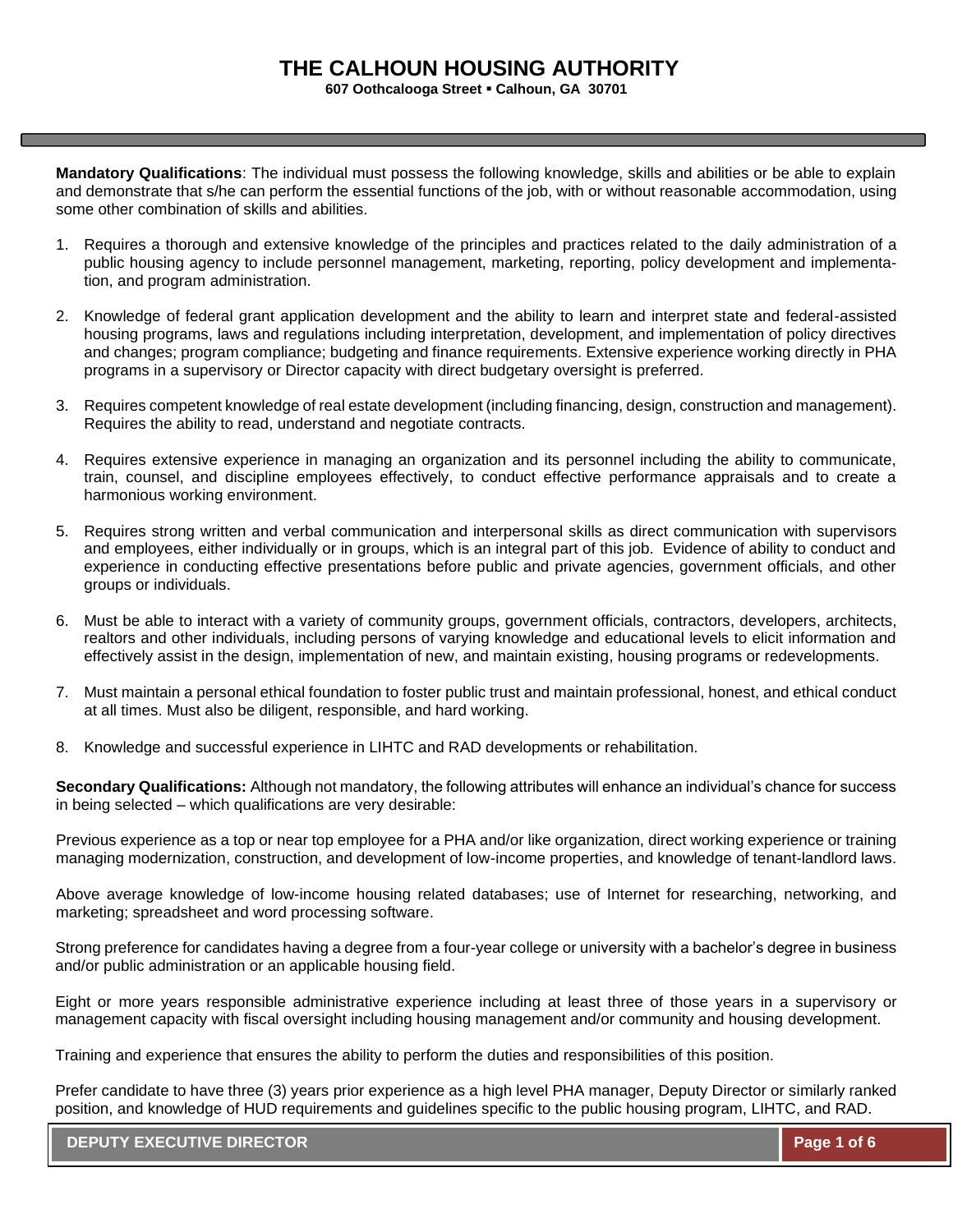**607 Oothcalooga Street** ▪ **Calhoun, GA 30701**

# **Job Description**

**Title:** Deputy Director **Reports To:** Executive Director **Department/Division:** Executive Office **FLSA Status:** Exempt **Employment Status:** Full-Time **Pay:** Salary

### **General Agency Information**

The Calhoun Housing Authority ("CHA") is a public housing authority primarily funded by the United States Department of Housing and Urban Development for the management of 249 public housing units located within the city limits of Calhoun Georgia, Gordon County. CHA has approximately nine administrative personnel and four maintenance personnel. CHA has a nonprofit organization, New Foundations Development, which implements new construction and renovations throughout Gordon and Bartow Counties for low-income homeowners in those areas through the use of State and Federal Grants such as CHIP, HPG, USDA, and others as available. New Foundations has an impeccable history of such work and has renovated well over 200 homes in the past 10 years.

CHA is looking to expand its affordable housing portfolio through the use of LIHTC, Bonds, and other revenue streams to implement various types of new construction in and around the City of Calhoun. CHA is also considering a RAD conversion and potential LIHTC redevelopment for its existing public housing units.

CHA is a high performing agency with a \$2 million public housing operating budget, and up to a \$1 million nonprofit budget. This position, along with the Executive Director, will directly oversee and manage these activities and will be responsible for the performance thereof.

### **General Position Summary**

The Deputy Director has responsibility for managing, maintaining, and directing of subordinate staff performing the Authority's programs, the Authority's goals, and requirements established by the United States Department of Housing and Urban Development (HUD), the Georgia Department of Community affairs, (DCA), or any other entity to which the Executive Director reports to. The Deputy Director reports all relative Authority matters to the Executive Director.

The duties listed below illustrate the various types of work that may be performed. The omission of specific statements regarding duties does not exclude them from the position if the work is similar, related, or a logical assignment in association with this position.

### **Responsibilities**

.

Performs the following and all other related duties as assigned by the BOC:

- 1. The Deputy Director plans, develops, organizes, coordinates, delegates, supervises, and directs the implementation of the Authority's Housing programs.
- 2. Assists the Executive Director to oversee and provide for safekeeping of the Authority's buildings, grounds, facilities, equipment, supplies, monies, files, records, documents, and reporting.
- 3. Supervises Authority Staff, provides ongoing assistance to current staff to support a positive and productive working environment. Responsible for and oversees the selection, training, direction, supervision, utilization, discipline, and termination of Authority employees. Makes recommendations to the Executive Director for schedule of salary ranges, employee benefits, and periodic revisions. Reports on the accomplishment of assigned goals and objectives.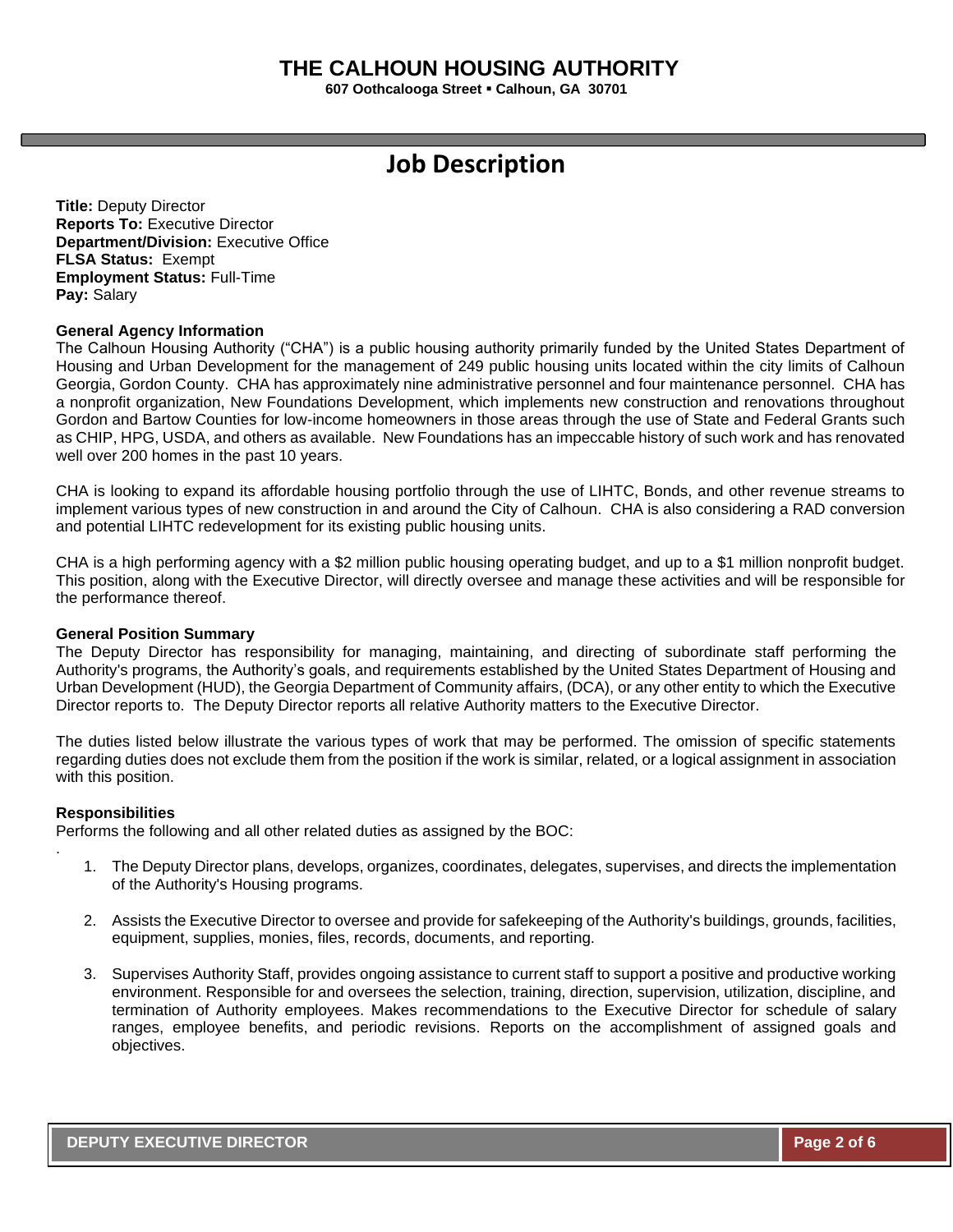**607 Oothcalooga Street** ▪ **Calhoun, GA 30701**

- 4. Assists the Executive Director with budgets implementation and recommends revisions as necessary. Informs the Executive Director of the status of activities and projects within the Authority; proposes new policies or changes in existing policies; notifies the Executive Director of proposed changes in federal, state or local legislation affecting the Authority; provides the Executive Director information on evaluations of efficiency and effectiveness of Authority operations and provides recommendations for improvements.
- 5. Works with the Executive Director and the BOC to develop the Authority's strategic and operational plans. Effectively develops organizational structures and plans and implements internal policies, programs, goals, and priorities.
- 6. Participates in negotiating contracts with outside agencies and companies for major maintenance services and management services.
- 7. Makes management decisions concerning the daily operations of the Authority.
- 8. Assists in identifying alternative federal and non-federal funding sources (grants) to augment declining subsidy, helping to ensure the viability of housing and associated programs offered by the Authority. Utilizes the Authority's 501-C3 entity as appropriate to obtain additional grant funding, donations, or other benefits for the Authority.
- 9. Discusses Authority goals, priorities, problems, and concerns with officials, representatives, and members of the local government, social and public service agencies, state government, and federal government.
- 10. Meets with the Resident Advisory Board (RAB), ensures proper operation of the RAB and conducts public meetings, and strategizes communications of the residents through the RAB. Coordinates the needs of Authority residents with CHA's resident services coordinator.
- 11. Addresses business and civic groups on matters pertaining to the Authority. Successfully maintains positive Authority image and working relationships with the community and local, state, and federal government officials.
- 12. Reviews and approves reports as assigned by the Executive Director, and other documents that may be required by federal, state, and local jurisdictions.
- 13. Attends professional meetings, seminars, and conferences to keep abreast of new trends, activities, and concepts in Housing Programs. Supports, assists, and works with other Agencies and affiliated organizations in joint efforts, which are mutually beneficial, by participating in community activities and functions relevant to Authority objectives and by maintaining membership in appropriate community organizations.
- 14. Volunteer's new ideas, suggestions, and recommendations to the Executive Director as desired. At the request of the Executive Director, may assist in planning or development of seminars, conferences, and workshops. Reviews proposed laws or regulations and recommends changes or improvements.
- 15. Receives and reviews bids and executes contracts from time to time, but primarily oversees others that perform these tasks daily.
- 16. Accountable for consistent adherence to strong Authority standards regarding the ethical, responsible, and appropriate use, care, and safeguarding of Authority materials, supplies, resources, and other assets.
- 17. Participates in relevant Housing Coalitions such as GAHRA, SERC, NAHRO, PHADA for the purposes of bettering the Calhoun Housing Authority's ability to effectively secure its constant need for housing and community development through training, networking, and advocacy.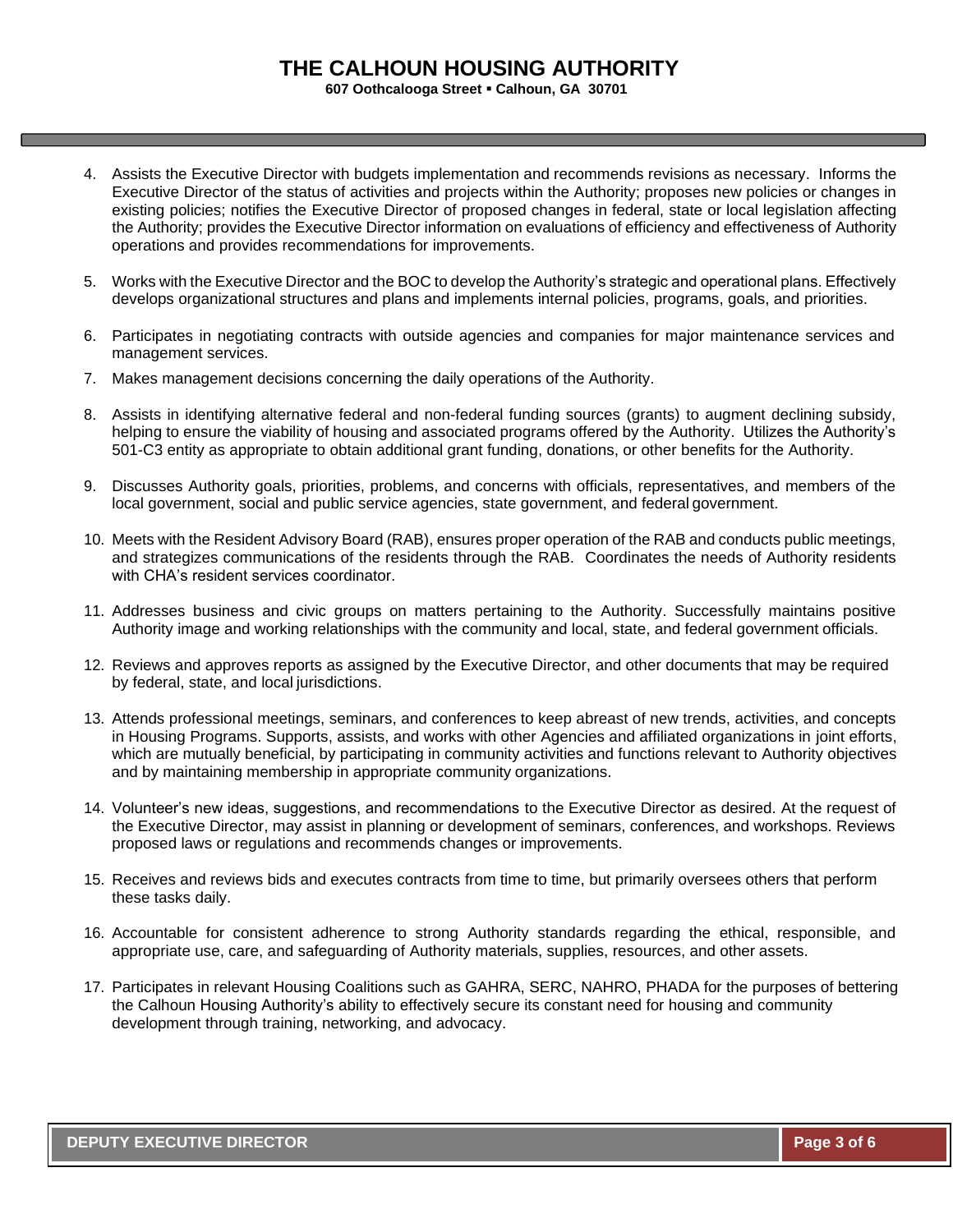**607 Oothcalooga Street** ▪ **Calhoun, GA 30701**

### **Knowledge and Skills**

- 1. Thorough knowledge of the relationship of PHA's to other federal, state, and local jurisdictions and their abilities to provide funds or other support to the Authority.
- 2. General understanding of housing bond issuance, Low Income Housing Tax Credits (LIHTC) conventional loans, or other financing options.
- 3. Knowledge of community/social services available locally and through state and federal agencies and/or funding sources.
- 4. Thorough knowledge of Authority operating policies and procedures, pertinent HUD regulations, and federal, state, and local laws and regulations pertaining to housing authorities.
- 5. Thorough knowledge of the modern principles, practices, and techniques of personnel management, training, and performance evaluation.
- 6. Thorough knowledge of procurement regulations, Davis-Bacon wage decisions, EEOP/FLSA regulations, and jobsite safety requirements like those required by OSHA.
- 7. Working knowledge of the laws and regulations governing bonded indebtedness, handling of bids, and the preparation and execution of contracts and agreements.
- 8. General understanding of the modern principles, practices, and techniques of budgeting and accounting, and of the function and operation of the construction industry.
- 9. General understanding of housing financing and development of new properties.
- 10. Skilled in addressing the public and other bodies and presenting information in a clear, organized, and convincing manner.
- 11. Ability to accurately and completely document in writing appropriate events and activities.
- 12. Ability to plan, direct, and supervise the work of others, to delegate responsibility and authority, and to hold subordinates accountable for tasks assigned.
- 13. Ability to read and comprehend complex material.
- 14. Ability to analyze complex problems, interprets operational needs, and develops integrated, creative solutions.
- 15. Ability to coordinate information and activities among groups with differing agendas, across multi-functional areas.
- 16. Ability to meet aggressive deadlines and effectively manages multiple priorities.
- 17. Ability to identify operational problems and recommend effective solutions.
- 18. Ability to establish and maintain effective working relationships with subordinates, co-workers, and persons outside the Authority.
- 19. Ability to prepare clear and concise narrative and statistical reports and deal effectively with situations requiring tact and diplomacy, yet firmness.
- 20. Ability to operate appropriate Authority computer equipment and software packages.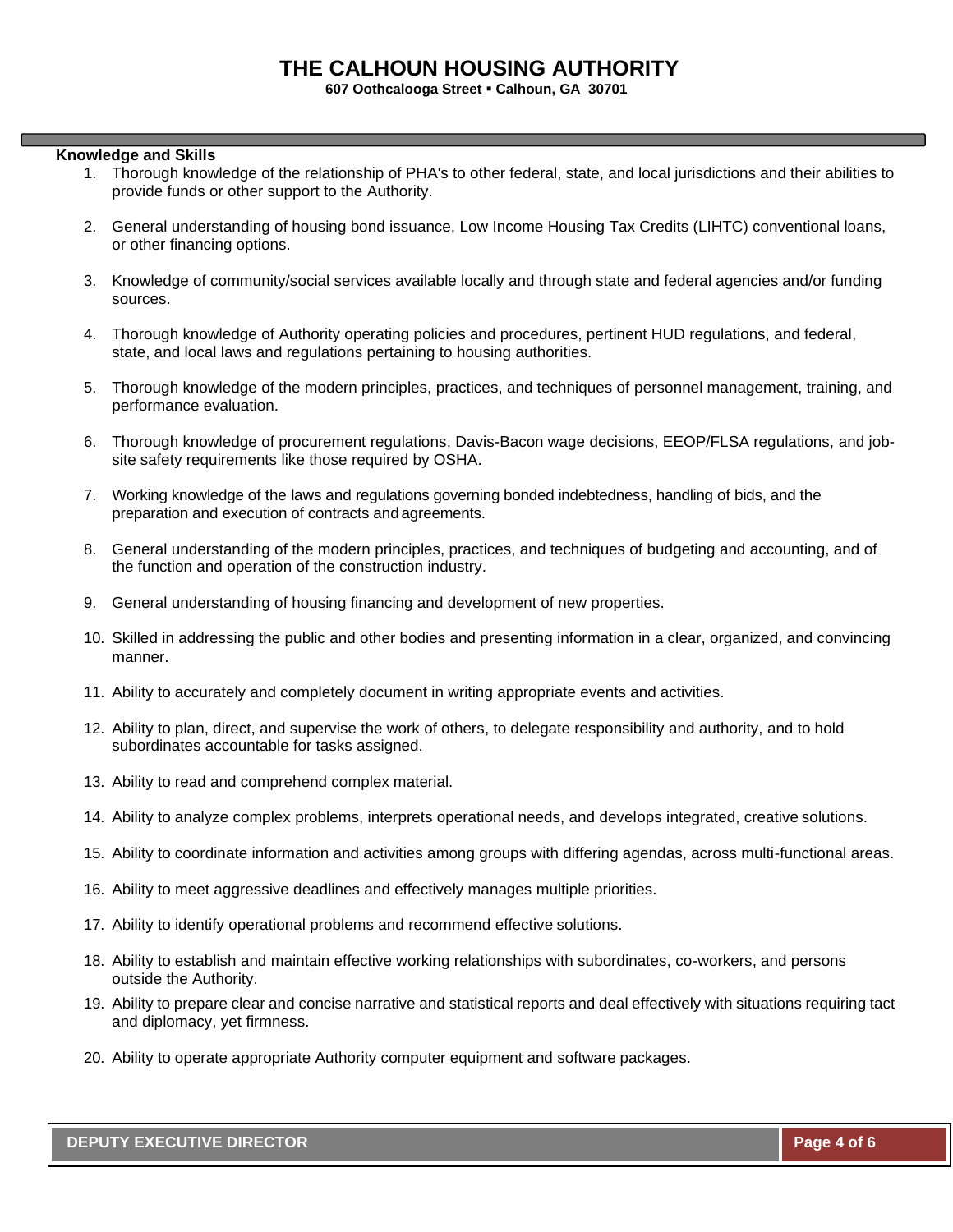**607 Oothcalooga Street** ▪ **Calhoun, GA 30701**

### **Supervision Controls**

The Deputy Director makes general assignments to department Directors, specifying priorities, deadlines, and objectives. Assignments to office staff will include what is to be done, deadlines, quality, quantity, and priority. The Deputy Director supervises all managers and supervisors and monitors their supervision performance over multiple employees who perform all day-to-day operations.

### **Guidelines**

Guidelines to be followed by the Deputy Director include published laws, Authority policy, HUD regulations, handbooks, notices, contracts, agreements, codes, ordinances, and directives from the Executive Director. Upon personal initiative, the Deputy Director obtains informal guidance and assistance from other Agencies, professional organizations, and housingrelated groups.

The Deputy Director performs duties by applying the basic principles of housing Authority management and uses proper judgment in many decision-making situations. Routine decisions pertaining to the operation of the Authority, and personnel matters are provided with specific guidelines in the form of internal operating policies and procedures, and federal, state, and local laws and regulations. The Deputy Director is periodically monitored for compliance with existing guidelines by the Executive Director.

### **Complexity**

- 1. The Deputy Director performs a wide variety of tasks, which are not always clearly related.
- 2. The Deputy Director makes decisions regarding unusual circumstances, conflicting data, and non-routine situations pertaining to the general management and operation of the Authority.
- 3. Responding to residents, staff members, on occasion the BOC, local officials, and the public on a continuing basis necessitates great patience, tact, and diplomacy. The Deputy Director may, from time-to-time, be required to act on behalf of the Executive Director at BOC meetings, or other executive level events.
- 4. Ever-changing laws and regulations require frequent updating and promulgation of Authority plans, policies, and procedures, particularly those affecting applicants and residents, such as the admission of aliens, federal selection preferences, and rent computations. The Deputy Director assists the Executive Director with these tasks.

### **Physical Requirements**

- 1. Work may involve some physical exertion during emergencies, on-site visits with construction crews, residents or staff members, inspections of Authority developments, sites, dwellings, or facilities, and travel to meetings, conferences, or workshops in other cities. As this position oversees construction and/or modernization of Authority buildings/properties, it is common for the Deputy Director to perform physical activities similarly demanded of a construction foreman.
- 2. Must be able to sit, and/or stand for up to eight (8) hours at a time while preforming work duties.
- 3. Must be able to bend, stoop, push, and pull in the performance of work-related duties. Such activities may be or are similar to moving or carrying heavy objects or materials, climbing ladders and stairs.
- 4. Must be able to use fingers bilaterally and unilaterally to operate office-related equipment.
- 5. Must have vision and hearing corrected to be able to perform essential job functions.
- 6. Must be able to perform essential job functions in an environment that will sometimes include increased levels of work-related stress and moderate physical exertion.
- 7. Must maintain a professional appearance and portray a positive image for the Authority.